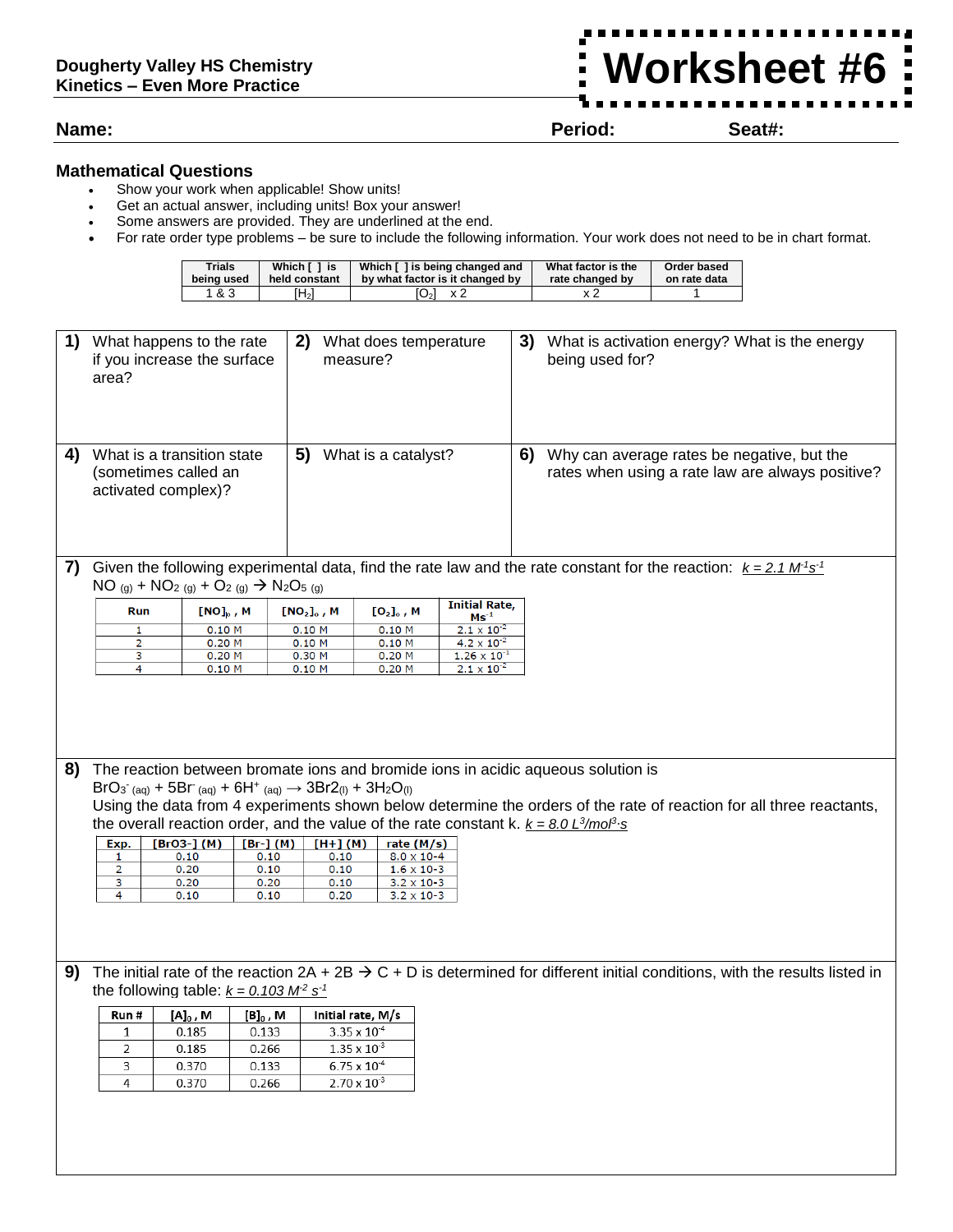| Experiment                                                                                                           | [BrO <sub>3</sub> ]                                                         | [Br]                                                                                   | $[H^*]$                                                                                                                                                                                                                                                                    | Initial rate, mol/Ls                                                   |    |                                                                                                                                                                                                                                                           |
|----------------------------------------------------------------------------------------------------------------------|-----------------------------------------------------------------------------|----------------------------------------------------------------------------------------|----------------------------------------------------------------------------------------------------------------------------------------------------------------------------------------------------------------------------------------------------------------------------|------------------------------------------------------------------------|----|-----------------------------------------------------------------------------------------------------------------------------------------------------------------------------------------------------------------------------------------------------------|
| 1                                                                                                                    | 0.10                                                                        | 0.10                                                                                   | 0.10                                                                                                                                                                                                                                                                       | $8.0 \times 10^{-4}$                                                   |    |                                                                                                                                                                                                                                                           |
| $\overline{2}$                                                                                                       | 0.20                                                                        | 0.10                                                                                   | 0.10                                                                                                                                                                                                                                                                       | $1.6 \times 10^{-3}$                                                   |    |                                                                                                                                                                                                                                                           |
| 3                                                                                                                    | 0.10                                                                        | 0.20                                                                                   | 0.10                                                                                                                                                                                                                                                                       | $1.6 \times 10^{-3}$                                                   |    |                                                                                                                                                                                                                                                           |
| 4                                                                                                                    | 0.10                                                                        | 0.40                                                                                   | 0.20                                                                                                                                                                                                                                                                       | $3.2 \times 10^{-3}$                                                   |    |                                                                                                                                                                                                                                                           |
|                                                                                                                      |                                                                             |                                                                                        |                                                                                                                                                                                                                                                                            |                                                                        |    | 11) The reaction of iodide ion with hypochlorite ion, OCI (which is found in liquid bleach), follows the equation<br>OCI + $\Gamma \rightarrow$ OI + CI It is a rapid reaction that gives the following rate data. What is the rate law for the reaction. |
| Determine the value of the rate constant.                                                                            |                                                                             |                                                                                        |                                                                                                                                                                                                                                                                            |                                                                        |    |                                                                                                                                                                                                                                                           |
|                                                                                                                      | <b>Initial Concentrations</b>                                               |                                                                                        |                                                                                                                                                                                                                                                                            | <b>Rate of Formation</b>                                               |    |                                                                                                                                                                                                                                                           |
| [OCI <sub>1</sub> ]                                                                                                  |                                                                             |                                                                                        | $[\Gamma] % \centering \includegraphics[width=0.9\textwidth]{images/TrDiS/N20012-0.021111.pdf} \caption{The 3D (top) and the 4D (bottom) of the 3D (bottom) and the 4D (bottom) of the 3D (bottom) and the 4D (bottom) of the 3D (bottom).} \label{TrDiS/N20012-0.211111}$ | (mod L <sup>1</sup> s <sup>1</sup> )<br>$(mod/L)$ of $Cl^-$            |    |                                                                                                                                                                                                                                                           |
| $1.7 \times 10^{-3}$                                                                                                 |                                                                             |                                                                                        | $1.7 \times 10^{-3}$                                                                                                                                                                                                                                                       | $1.75 \times 10^4$                                                     |    |                                                                                                                                                                                                                                                           |
| $3.4 \times 10^{-3}$                                                                                                 |                                                                             |                                                                                        | $1.7 \times 10^{-3}$                                                                                                                                                                                                                                                       | $3.50 \times 10^4$                                                     |    |                                                                                                                                                                                                                                                           |
| $1.7 \times 10^{-3}$                                                                                                 |                                                                             |                                                                                        | $3.4 \times 10^{-3}$                                                                                                                                                                                                                                                       | $3.50 \times 10^4$                                                     |    |                                                                                                                                                                                                                                                           |
| this reaction:                                                                                                       |                                                                             |                                                                                        |                                                                                                                                                                                                                                                                            | 12) Determine the items below given the following data for             | C. | Overall order                                                                                                                                                                                                                                             |
| $N H_4^+(aq)$ + $N O_2^-(aq)$ $\rightarrow$ $N_{2(g)}$ + $N_{2O(1)}$                                                 |                                                                             |                                                                                        |                                                                                                                                                                                                                                                                            |                                                                        |    |                                                                                                                                                                                                                                                           |
| <b>Trial</b><br>1<br>2<br>3<br>$\overline{4}$                                                                        | $[NH4^+]$<br>0.010 M<br>0.015 <sub>M</sub><br>0.010 M<br>0.015 <sub>M</sub> | $[NO_2$ -<br>0.020 <sub>M</sub><br>0.020 <sub>M</sub><br>0.010 M<br>0.020 <sub>M</sub> |                                                                                                                                                                                                                                                                            | <b>RATE</b><br>0.020 M/s<br>0.030 M/s<br>$0.005$ M/s<br>$\overline{?}$ | d. | Rate constant                                                                                                                                                                                                                                             |
| a.                                                                                                                   |                                                                             | General/skeleton/generic rate law                                                      |                                                                                                                                                                                                                                                                            |                                                                        |    |                                                                                                                                                                                                                                                           |
|                                                                                                                      |                                                                             |                                                                                        |                                                                                                                                                                                                                                                                            |                                                                        |    | e. Rate for trial #4                                                                                                                                                                                                                                      |
| b.                                                                                                                   | Rate orders                                                                 |                                                                                        |                                                                                                                                                                                                                                                                            |                                                                        |    |                                                                                                                                                                                                                                                           |
|                                                                                                                      |                                                                             |                                                                                        |                                                                                                                                                                                                                                                                            |                                                                        |    |                                                                                                                                                                                                                                                           |
|                                                                                                                      |                                                                             |                                                                                        |                                                                                                                                                                                                                                                                            |                                                                        |    |                                                                                                                                                                                                                                                           |
| 13) Write expressions for the rate of formation of the<br>product(s) in each of the following. Indicate the units of |                                                                             |                                                                                        |                                                                                                                                                                                                                                                                            | the rate constant. (Assume each are single step reactions)             |    | c. $30 \rightarrow O_3$                                                                                                                                                                                                                                   |
|                                                                                                                      | a. $H_2 + Cl_2 \rightarrow 2 HCl$                                           |                                                                                        |                                                                                                                                                                                                                                                                            |                                                                        |    | d. $2 \text{ HI} + \text{Cl}_2 \rightarrow 2 \text{ HCl} + I_2$                                                                                                                                                                                           |
|                                                                                                                      |                                                                             |                                                                                        |                                                                                                                                                                                                                                                                            |                                                                        |    |                                                                                                                                                                                                                                                           |